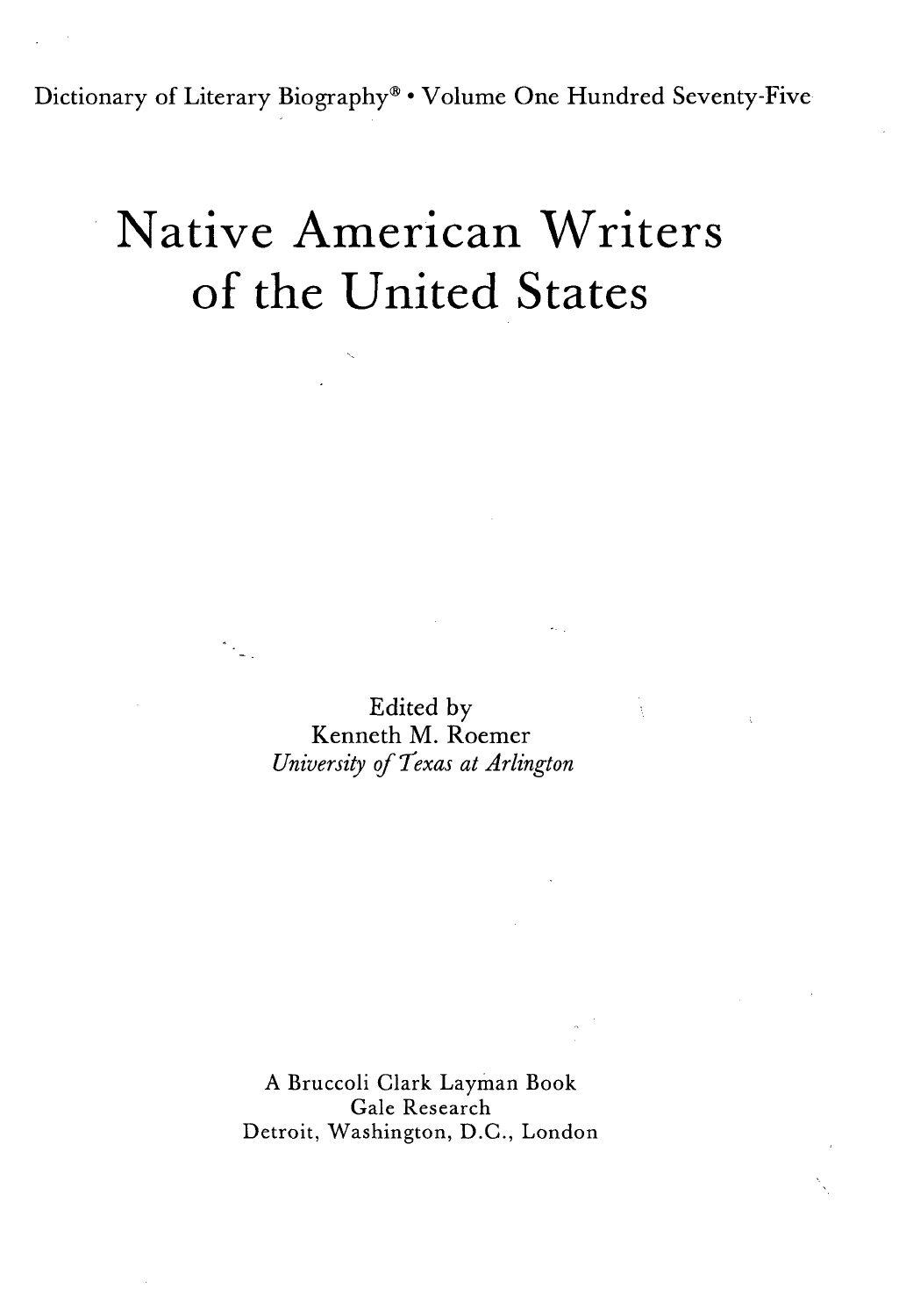## **Contents**

| Susan B. Brill         |
|------------------------|
| Ann E. Reuman          |
| Barry O'Connell        |
| Elizabeth Blair        |
| A. LaVonne Brown Ruoff |
| Norma C. Wilson        |
| A. LaVonne Brown Ruoff |
| Julian Rice            |
| Roger Dunsmore         |
| Hertha D. Wong         |
| Raymond Wilson         |
| Peter G. Beidler       |
| Sue M. Johnson         |
| Julie LaMay Abner      |
| Gretchen M. Bataille   |
| Norma C. Wilson        |

| Norma C. Wilson                                                   |
|-------------------------------------------------------------------|
| Kathryn W. Shanley                                                |
| E. Pauline Johnson (1861-1913) 131<br>A. LaVonne Brown Ruoff      |
| Michael D. Wilson                                                 |
| James Ruppert                                                     |
| Francis La Flesche (1857–1932) 148<br><b>Jarold Ramsey</b>        |
| John Joseph Mathews (1894-1979)154<br>Terry P. Wilson             |
| D'Arcy McNickle (1904-1977)163<br><b>Birgit Hans</b>              |
| N. Scott Momaday (1934- )174<br>Matthias Schubnell                |
| Mourning Dove (Humishuma) (between 1882?<br>Alanna Kathleen Brown |
| <b>Jarold Ramsey</b>                                              |
| <b>Ruth Rosenberg</b>                                             |
| Susan Scarberry-García                                            |
| John Milton Oskison (1874–1947)222<br>Gretchen Ronnow             |
| Alexander Posey (1873-1908) 233<br><b>Betty Booth Donohue</b>     |
| John Rollin Ridge (1827–1867) 242<br>James W. Parins              |
| Phyllis Cole Braunlich                                            |